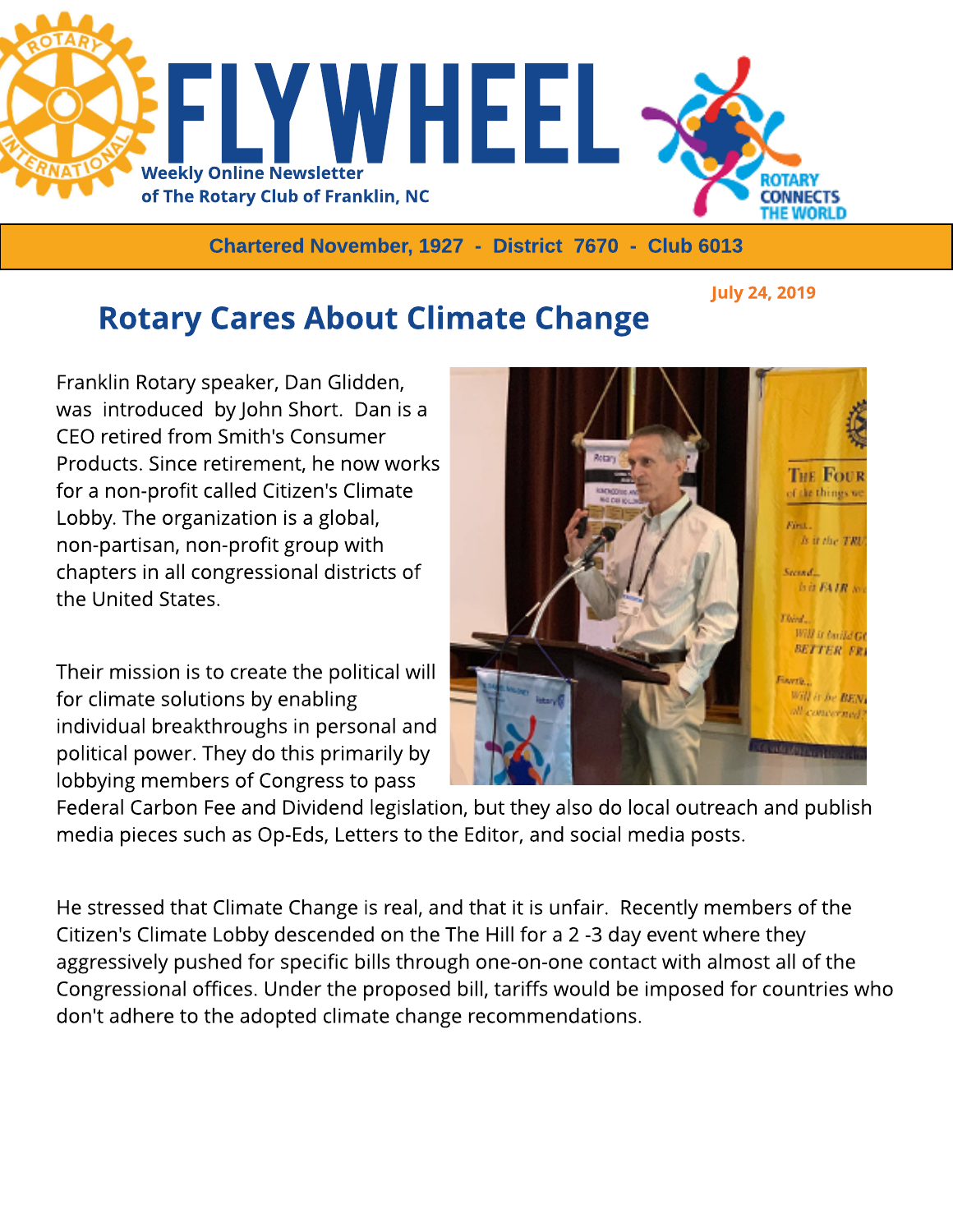## **Getting Ready for Rickman**

| Friday, July 26 3:30 PM | Teams arrive at MVI to<br>set up tables and chairs |
|-------------------------|----------------------------------------------------|
| Saturday, July 27       |                                                    |
| 9:00 AM                 | Finish table setup                                 |
|                         | and set up Ticket Board                            |
| 9:30 AM                 | Table cloths and decorations                       |
|                         | & Silent Auction Setup                             |

If you can't help out Friday afternoon or Saturday morning, please consider helping with cleanup after the event.



**Discover Rotary at the 5th week social** 

| <b>Rotary August 7:</b>   | Upcoming Programs:           |
|---------------------------|------------------------------|
| Greeter:                  | <b>July 31:</b>              |
| John Short                | No Meeting - 5th Wednesday   |
| <b>Prayer/Pledge/4WT:</b> | <b>August 7:</b>             |
| <b>Janet Greene</b>       | Tom Coley - Future of Rotary |